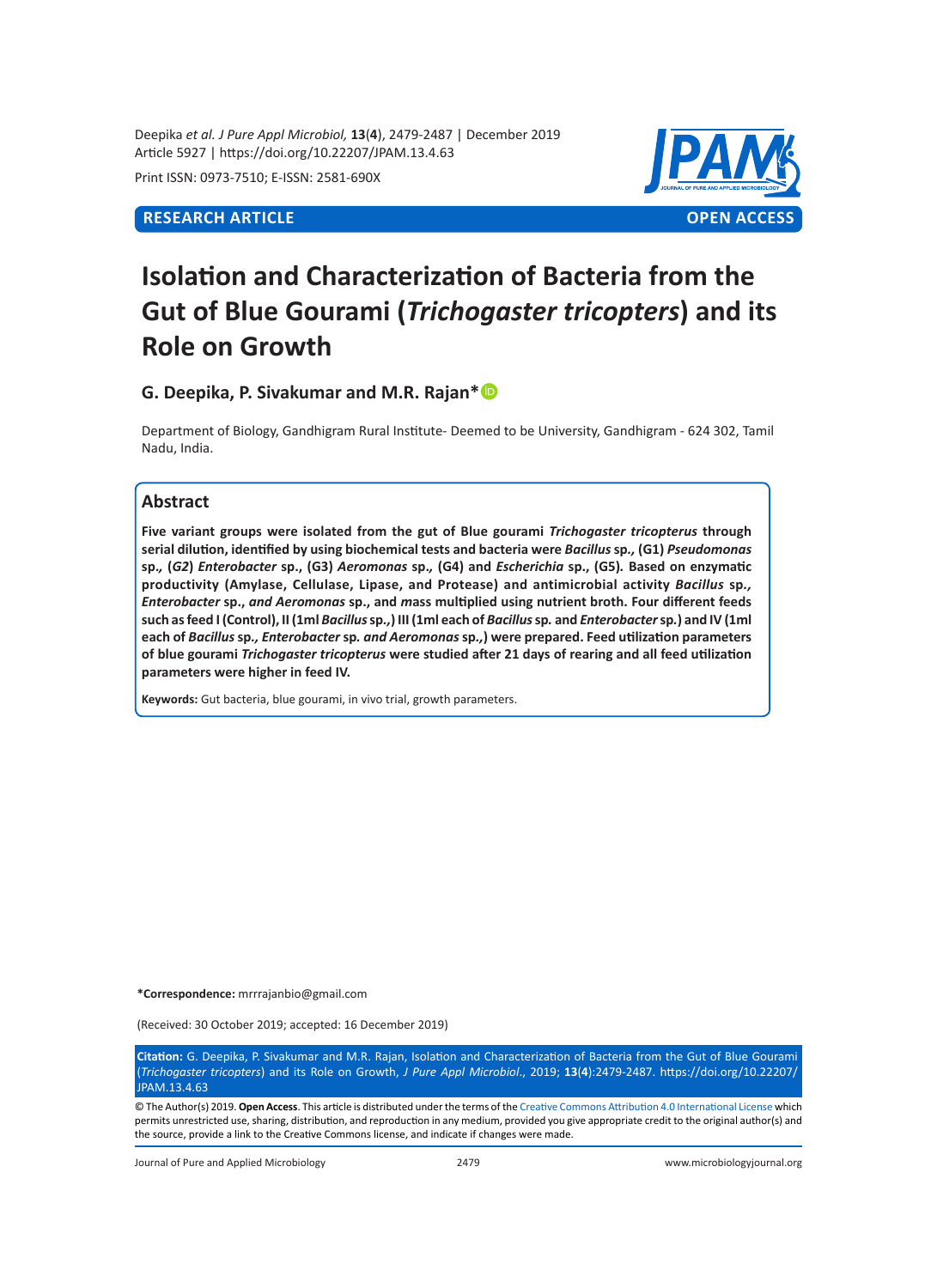#### **INTRODUCTION**

Ornamental fish rearing has emerged as the second most popular hobby next to photography due to its aesthetic beauty (Aly *et al.,* 2008). The trade-in ornamental fish and aquarium supplies are multi-million dollar industries that span the globe, with a retail value of approximately US\$ 500 million. Besides this, it also provides employment and revenue generation for the country (Balacazar, 2006). The major problem facing aquaculturists is the uncontrollable mortalities associated with disease and related disorders. Since the economic importance of aquarium fish is not less than that of the food fish. Ornamental fishes are susceptible to bacteria, viral, fungi, protozoa, and parasitic organisms and cause loss to the produce. Among the various pathogens affecting the cultured fish species, bacteria cause severe damage. Control of the bacterial disease is made possible by using drugs and antibiotics. The traditional use of antibiotics as growth promoters in aquaculture has been challenged because of the potential development of antibiotic-resistant bacteria. The use of vaccines is laborious, costly and highly stressful to the animals. Since these methods have certain limitations, alternative, productive methods must be examined to reduce the incidence of the pathogen in ornamental fish culture. The bacterial community in the gut of aquatic animals is much more crowded compared to terrestrial animals, as water serves an ideal medium for bacterial growth. The microbial network in the gastrointestinal tract of fish is very complex and plays a vital role in fish nutrition and disease prevention. The composition of the community of microbes in the fish gut is not constant and may change with nutritional status, age, surrounding water and other environmental conditions (Banerjee and Ray, 2017). However, the microbial balance in the gastrointestinal tract is crucial in response to host metabolism, disease prevention, and physiology. The microbial composition in the gut of vertebrates, including fish largely depends on the nutritional status of the host. Protease producing bacterial communities is dominant flora in carnivorous animals, which helps to degrade complex proteins to simple amino acids. Similarly, amylase and cellulose producing bacterial communities are reported to be highest in herbivorous animals (Ray *et*  *al.* 2012). In addition to host nutrition, the gastrointestinal microbiota serves a variety of other beneficial functions in the host such as preventing the colonization of infectious agents, energy homeostasis and maintenance of healthy mucosal immunity. The normal microflora in the intestinal tract of the fish includes *Pseudomonas* spp. Aeromonous spp., *Enterobacteriaceae* spp., *Micrococcus* spp., *Escherichia* spp, and *Bacillus* spp and these bacteria play a vital role in fish nutrition and disease prevention. Bairagi *et al.* (2002) have reported the existence of several enzymes producing bacterial strains, isolated from different freshwater fishes having different feeding habits. The study related to the isolation and characterization of bacteria from the gut of Blue Gourami *Trichogaster tricopterus* and its role in growth is entirely absent. So present research was undertaken.

## **MATERIALS AND METHODS Fish collection**

For the present study, Blue gourami, *Trichogaster tricopterus* were collected from Aqua Garden, Madurai, Tamil Nadu, India and transported to the laboratory in polyethylene bags filled with aerated water. Fishes were acclimated in glass aquaria (60 ׳ 45 ׳ 45 cm) for15 days at 28 ± 2°C. During acclimation fishes were fed with trainee feed containing fish meal, groundnut oil cake, wheat flour and rice bran in the form of dry Pellets.

#### **Isolation of gut bacteria**

After transportation to the laboratory the gut content of Blue gourami was collected, consequently diluted and 10-6 was selected for the separation of bacteria. The diluted sample was plated over sterilized nutrient agar medium and incubated at 37°C for 24 hours. (Bergy's Manual of Determinative Bacteriology, 1994). Nutrient Agar was used for the present study, different incubation temperature was used to obtain a wider range of isolation and the incubation time ranges from 24 hours, depending on the incubation temperature, groups were enumerated and separated.

#### **Characterization of gut bacteria**

The preponderant groups on the nutrient agar medium were selected and identified based on the cellular morphology, microscopic and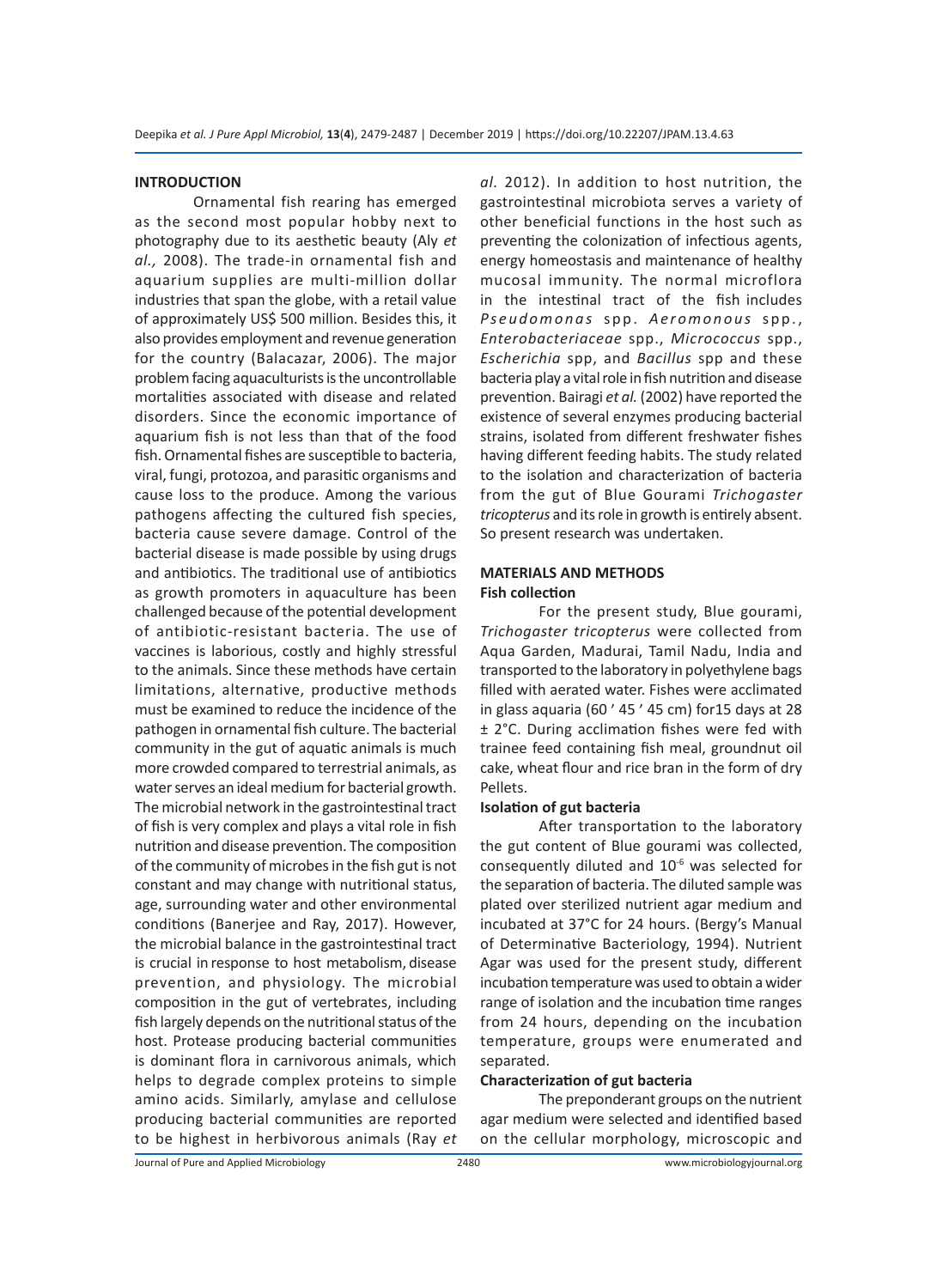biochemical characteristics. The tests used for examining the colonies were Indole, Methyl Red, Vogues Prokauser, Citrate, Catalase, Gelatin hydrolysis, Starch, Oxidize test, Sucrose and lipase test and identified at the genus level of bacteria (Rajan and Selvi Christy, 2010). The gut bacteria of blue Gourami were examined for the production of digestive enzymes like Amylase, Cellulase, Lipase, and Protease using selective media. (Muge Aliye Hekimoglu *et al.,* 2014). Selected gut bacteria were examined for Double-layer Screening Antibacterial activity using selective media. (Jawahar Abraham, 2008). The different pathogens selected are *Staphylococcus aureus, Shigella sonnei, Enterococcus faecalis, Pseudomonas aeruginosa, and Klebsiella pneumonia.* The isolated *Bacillus species, Enterobacter species, Aeromonas species (*10-6 Cells) were mass multiplied by inoculating into the nutrient broth.

#### **Experimental Feed Preparation:**

The raw materials such as fish meal, groundnut oil cake, wheat flour, and tapioca were used for preparing the feed. After knowing the protein content by Micro - Kjeldahl method (Jayaraman,1992) (Table 1), one control(without bacteria), three experimental feeds (Ali, 1980) were prepared by using different isolated bacteria. The components used for feed preparation were dried, powdered and sieved through 425- micron sieve. The ingredients were weighed and mixed thoroughly with 130 - 150 ml of distilled water. The mixed feedstuff was put in an autoclave for 15 min at 100°C and cooled. After cooling, fish oil, sunflower oil, supplevite - mix, sodium chloride, sodium benzoate, and different isolated (1ml of *Bacillus* sp*.,*1ml of *Bacillus* sp*.,+Enterobactor*  sp.*, and* 1ml of *Bacillus* sp.*,+ Enterobacter* sp*., and Aeromonas* sp*.*,) bacteria were mixed with the feed. And then it was extruded with the help of Pelletizer. The pellets were dried at room temperature. This formulated feed was kept in an airtight container in -20°C until used to prevent contamination (Table 2).

#### **In vivo experimental design and growth study**

For growth study, uniform size of Blue gourami *Trichogaster tricopterus* (3.66 ± 0.36 g) were selected and were introduced in rectangular glass tanks (45 cm L'22 cm B'22cm H) having a capacity of 18 liters. Five fishes were introduced in each tank and triplicates were maintained. During rearing, the fishes were fed on the  $ad$ libitum diet of the prepared feed twice a day for 1 hour each from  $9 - 10$  am and  $4 - 5$  pm. The unfed were collected after one hour of feeding

**Table 1.** Protein level of Major ingredients

| S.No.         | Ingredients        | Percentage of<br>Protein |
|---------------|--------------------|--------------------------|
| 1             | Fish meal          | 58                       |
| $\mathfrak z$ | Groundnut oil cake | 44                       |
| 3             | Wheat flour        | 11                       |
|               | Tapioca            | OЗ                       |

|  |  | <b>Table 2.</b> Composition of different ingredients in Experimental feed $(g/100gm)$ |
|--|--|---------------------------------------------------------------------------------------|
|  |  |                                                                                       |

| S.No.             | Ingredients<br><b>Experimental Feeds</b> |                     |                  |                                          |                                                              |  |
|-------------------|------------------------------------------|---------------------|------------------|------------------------------------------|--------------------------------------------------------------|--|
|                   |                                          | Feed I<br>(Control) | Feed II          | Feed III                                 | Feed IV                                                      |  |
| $\mathbf{1}$<br>2 | Fishmeal<br><b>GNOC</b>                  | 36.2<br>36.2        | 36.2<br>36.2     | 36.2<br>36.2                             | 36.2<br>36.2                                                 |  |
| 3                 | Wheat flour                              | 8.7                 | 8.7              | 8.7                                      | 8.7                                                          |  |
| 4                 | Topioca                                  | 8.7                 | 8.7              | 8.7                                      | 8.7                                                          |  |
| 5                 | Fish oil                                 | 2                   | <sup>2</sup>     | 2                                        | 2                                                            |  |
| 6                 | Sunflower oil                            | 2                   | 2                | 2                                        | 2                                                            |  |
| 7                 | Suppelvite mix                           | 4                   | 4                | 4                                        | 4                                                            |  |
| 8                 | Sodium chloride                          | 1                   | 1                | 1                                        | 1                                                            |  |
| 9                 | Sodium benzoate                          | 1                   | 1                | 1                                        |                                                              |  |
| 10                | <b>Microbes</b>                          |                     | 1ml Bacillus sp. | 1ml Bacillus sp.<br>1ml Enterobacter sp. | 1ml Bacillus sp.<br>1ml Enterobacter sp<br>1ml Aeromonas sp. |  |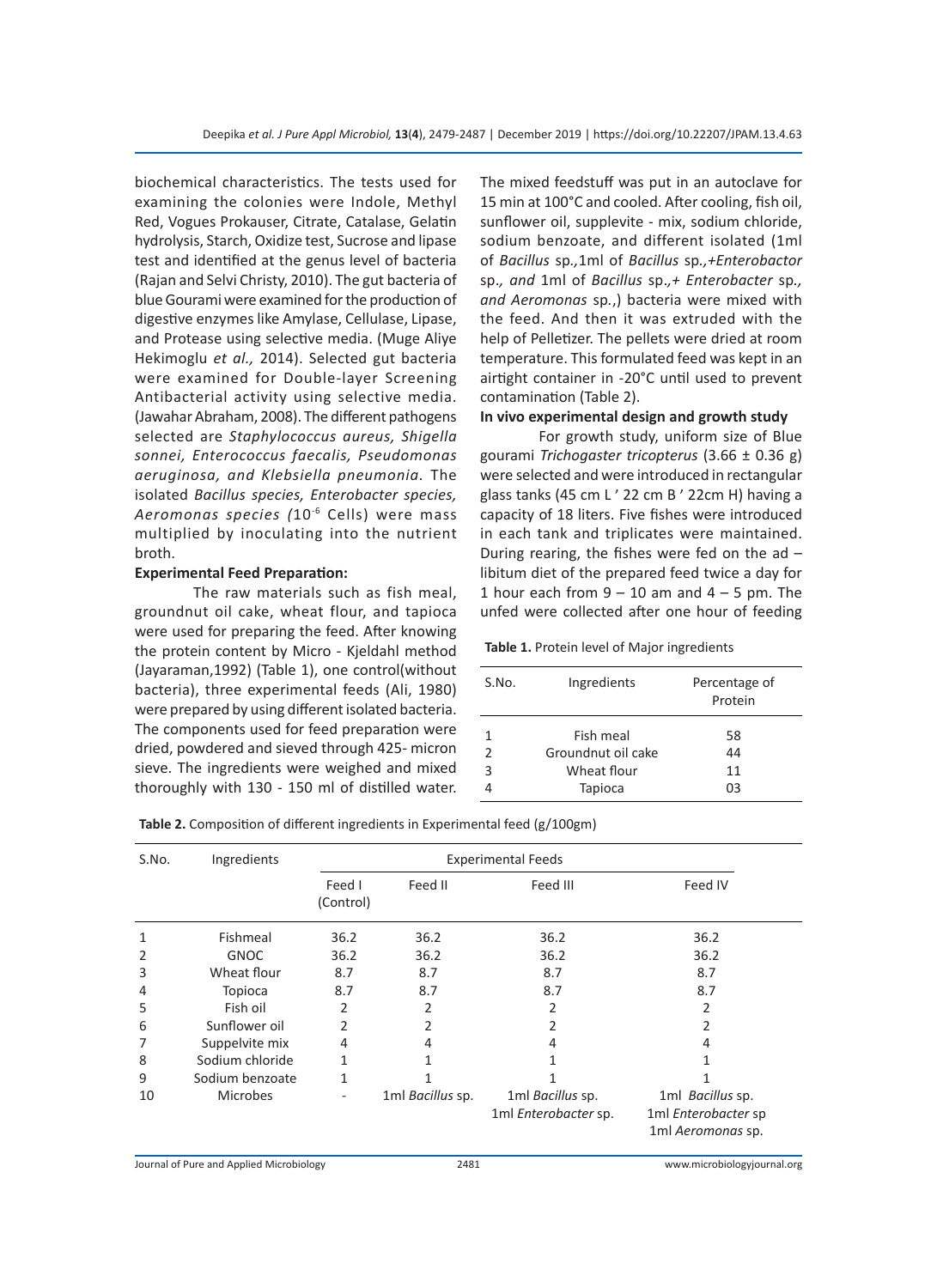| Test                  | G <sub>1</sub> | G <sub>2</sub> | G3            | G4        | G5          |
|-----------------------|----------------|----------------|---------------|-----------|-------------|
| Simple staining       | Rods           | Cocci          | Rods          | Rods      | Rods        |
| Gram's staining       | Negative       | Positive       | Negative      | Positive  | Negative    |
| <b>Mortility Test</b> | Motile         | Motile         | Motile        | Motile    | Motile      |
| Indole test           | Negative       | Positive       | Positive      | Positive  | Positive    |
| Methyl Red            | Positive       | Positive       | Positive      | positive  | Positive    |
| Voges Prokauser       | Negative       | Positive       | Positive      | Positive  | Positive    |
| Citrate test          | Positive       | Positive       | Negative      | Positive  | Positive    |
| Catalase test         | Positive       | Positive       | Positive      | Positive  | Positive    |
| Starch test           | Positive       | Negative       | Negative      | Positive  | Negative    |
| Gelatin hydrolysis    | Positive       | Negative       | Negative      | Positive  | Negative    |
| Oxidase Test          | Positive       | Negative       | Negative      | Positive  | Negative    |
| Lactose Test          | Positive       | Negative       | Negative      | Positive  | Positive    |
| Sucrose Test          | Positive       | Positive       | Not-performed | Positive  | Positive    |
| Lipid Test            | Positive       | Positive       | Positive      | Positive  | Positive    |
| Identification        | Bacillus       | Pseudomonas    | Enterobacter  | Aeromonas | Escherichia |
| result                | sp.            | sp.            | sp.           | sp.       | sp.         |

**Table 3.** Biochemical characterization of intestinal bacteria of Blue Gourami

without disturbing the fishes. The unfed was dried to constant weight. The faecal matter was collected daily before changing the water with the least disturbance to the fishes and dried at 95°C. Approximately 70% of the water in the tank was replaced with tap water. The experiment was continued for 21 days. On the  $21<sup>st</sup>$  day, the length and weight of the fishes were measured in live conditions. Feed Utilization Parameters such as condition factor (K), Feed consumption, Feed Conversion Efficiency, Feed Conversion Ratio, Growth, Percentage Growth Rate, Relative Growth Rate, Assimilation, Metabolism, Gross Growth Efficiency and Net Growth Efficiency were calculated.

#### **RESULTS AND DISCUSSION**

The organisms isolated from the intestinal content were identified *Bacillus* sp, *Enterobacter*  sp, *Aeromonas* sp*.*, using biochemical tests as

given in table 3. The selected intestinal bacteria were *Bacillus* sp., *Enterobacter* sp.*, Aeromonas*  sp., based on the Biochemical tests, Enzyme Production (Amylase, Cellulase, Lipase, and Protease) (Table 4). Based on the test the selected *Bacillus*sp.*, Enterobacter* sp*, Aeromonas* sp.*,* (G1), (G3), (G4) found to be producing a higher amount of digestive enzymes. Liu *et al.* (2016) reported that the gut micro biome of eight fish species comprising a relatively large number of bacteria predominantly Proteobacteria, Firmicutes, Bacteroidetes, and Acidobacteria. Ray *et al.* (2012) reported the isolation of amylase, cellulase, lipase and protease producing bacteria from the gut of different fishes. Banerjee *et al.* (2013) reported that the amylase producing bacteria were higher than cellulose producing bacteria in the gastrointestinal tract of two Indian air breathing fishes. Parmita Das *et al.* (2014) reported the isolation of amylase, cellulase, protease, and lipase

| S.No | Intestinal bacteria                                                                                      | Amylase        | Cellulase | Lipase   | Protease  |
|------|----------------------------------------------------------------------------------------------------------|----------------|-----------|----------|-----------|
| 1    | $G1/Bacillus$ sp.,)                                                                                      | $^{+++}$       | $^{++}$   | $^{+++}$ | $^{+++}$  |
| 2    | G2(Pseudomonas sp.,)                                                                                     | $\overline{+}$ | $\ddot{}$ | $^{++}$  | $\pmb{+}$ |
| 3    | G3(Enterobacter sp.,)                                                                                    | $^{++}$        | $^{++}$   | $^{++}$  | $+++$     |
| 4    | G4 (Aeromonas sp.,)                                                                                      | $^{++}$        | $+++$     | $^{++}$  | $^{++}$   |
| 5    | G5 (Escherichia sp.,)                                                                                    | $^{++}$        | $^{++}$   | $^{++}$  | $^{++}$   |
|      | + - Nil(Absent ) or (Negative) + + - Low productivity (Positive) + + + - Higher productivity (Positive). |                |           |          |           |

**Table 4.** Enzyme Productivity of Intestinal bacteria of Blue Gourami

Journal of Pure and Applied Microbiology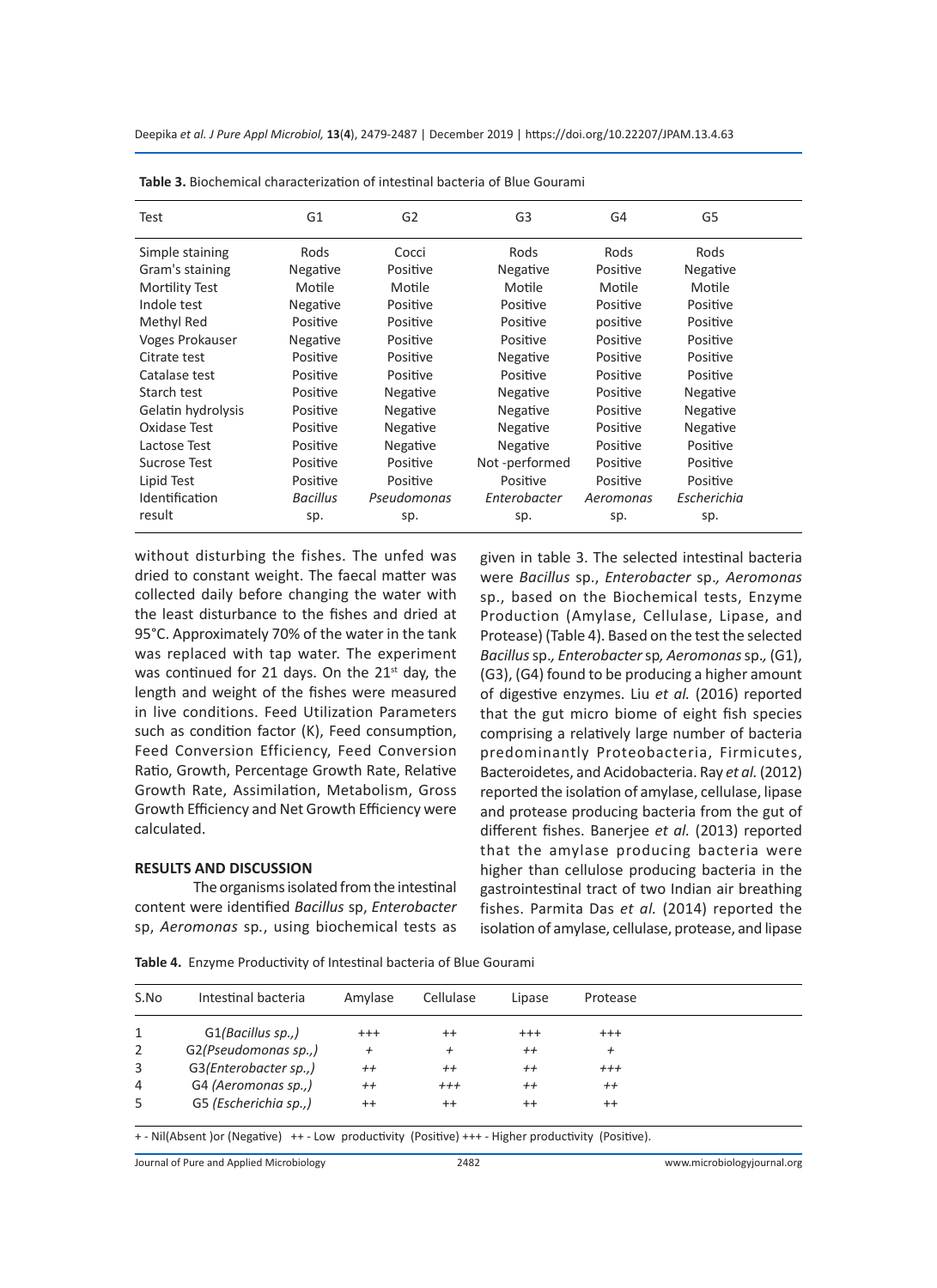producing bacterial strains in the digestive tract of 4 brackish water fish species.

Antibacterial Activity (Table 5), and enumeration of bacteria are given in Table 6. Based on antibacterial activity *Bacillus*  sp., *Enterobacter* sp*., Aeromonas* sp*.,* (G1), (G3), (G4) has shown higher inhibition against pathogens *Staphylococcus aureus, Shigella sonnei, Enterococcus faecalis, Pseudomonas aeruginosa*  and *Klebsilla pneumoniae*. Zapata *et al.* (2013) reported that Lactic acid bacterial strains isolated from Nile Tilapia intestine showed the high ability to inhibit the growth of freshwater fish pathogen particularly *Vibrio* sp. and *Mycobacterium* sp. Shubhankar Ghosh *et al.* (2014) reported the antibacterial activity of Lactic acid bacteria isolated from the gut of marine fish *Rastrelliger kanagurta* against fish, shrimp and human pathogens. Banerjee *et al.* (2016) reported that the *Bacillus subtilis* isolated from the gastrointestinal tract of *Labeo rohita* showed inhibitory activity against

four fish pathogens such as *Bacillus mycoides*, *Aeromonas salmonicida*, *Pseudomonas fluorescens* and *Aeromonas hydrophila*. The intestinal bacteria Enterobacter sp., isolated from the intestine of *Labeo rohita* showed higher zone of inhibition of fish pathogens of *Staphylococcus aereus* (P1), *Shigella sonnei* (P2), *Enterococcus faecalis* (P3), *Pseudomonas aeruginosa* (P4) and *Klebsilla pneumonia* (P5) (Sivakumar *et al.* 2017). Agustina *et al.*(2018) reported that 19 bacteria isolated from the gut of Kelabau fish showed antibacterial activity against *Aeromonas hydrophila* and *Pseudomonas*sp*.* Mukherjee *et al.* (2019) reported that the gut bacteria *Bacillus methylotrophicus*, *B. amyloliquefaciens*, *Pseudomonas fluorescens* and *B. licheniformis* isolated from rohu, *Labeo rohita* were antagonistic to fish pathogen Aeromonas spp.,

Condition factor of Blue gourami *Trichogaster tricopterus reared* in different feeds were presented in Table 7. Condition factor (K)

**Table 5.** Antibacterial Activity (Double layer screening) of intestinal bacteria of Blue Gourami

| S.No. | Intestinal Bacteria<br>Zone of Inhibition in mm |                |    |                |    |    |    |    |    |    |    |  |
|-------|-------------------------------------------------|----------------|----|----------------|----|----|----|----|----|----|----|--|
|       |                                                 | P <sub>1</sub> | СA | P <sub>2</sub> | CA | P3 | СA | P4 | CA | P5 | CA |  |
| 1     | G1(Bacillus sp.,)                               | 14             | 10 | 14             | 09 | 08 | 05 | 13 | 07 | 11 | 08 |  |
| 2     | G2(Pseudomonas sp.,)                            | 07             | 05 | 07             | 05 | 05 | 04 | 06 | 04 | 06 | 04 |  |
| 3     | G3(Enterobacter sp.,)                           | 11             | 08 | 12             | 08 | 09 | 05 | 09 | 07 | 08 | 04 |  |
| 4     | G4(Aeromonas sp.,)                              | 13             | 07 | 10             | 06 | 07 | 04 | 08 | 05 | 09 | 06 |  |
| 5     | G5(Escherichia sp.,)                            | 10             | 06 | 09             | 07 | 06 | 03 | 06 | 04 | 06 | 03 |  |

CA - Commercial Antibiotic (Zendamycin) P1 - *Staphylococcus aureus* P2 - *Shigella sonnei*

P3 - *Enterococcus faecalis* P4 - *Pseudomonas aeruginosa* P5 - *Klebsiella pneumonia*

| S.No | Intestinal Bacteria   | Sample (Intestine of<br>Blue Gourami) | No. of<br>colonies | CFU/ml of<br>the sample |  |
|------|-----------------------|---------------------------------------|--------------------|-------------------------|--|
| 1.   | G1(Bacillus sp.,)     | $10^{-6}$ (O)                         | 111                | 110 X 10 <sup>6</sup>   |  |
|      |                       | $10^{-6}$ (R)                         | 101                |                         |  |
| 2.   | G2(Pseudomonas sp.,)  | $10^{-6}$ (O)                         | 103                | 101 X 10 <sup>6</sup>   |  |
|      |                       | $10^{-6} (R)$                         | 112                |                         |  |
| 3.   | G3(Enterobacter sp.,) | $10^{-6}$ (O)                         | 114                | 111 X 10 <sup>6</sup>   |  |
|      |                       | $10^{-6}$ (R)                         | 108                |                         |  |
| 4.   | G4 (Aeromonas sp.,)   | $10^{-6}$ (O)                         | 109                | 106 X 10 <sup>6</sup>   |  |
|      |                       | $10^{-6}$ (R)                         | 111                |                         |  |
| 5.   | G5 (Escherichia sp.,) | $10^{-6}$ (O)                         | 110                | 110 X 10 <sup>6</sup>   |  |
|      |                       | $10^{-6}$ (R)                         | 111                |                         |  |

**Table 6.** Enumeration of Intestinal bacteria of Blue Gourami

O-Original, R- Replica.

Journal of Pure and Applied Microbiology 2483 www.microbiologyjournal.org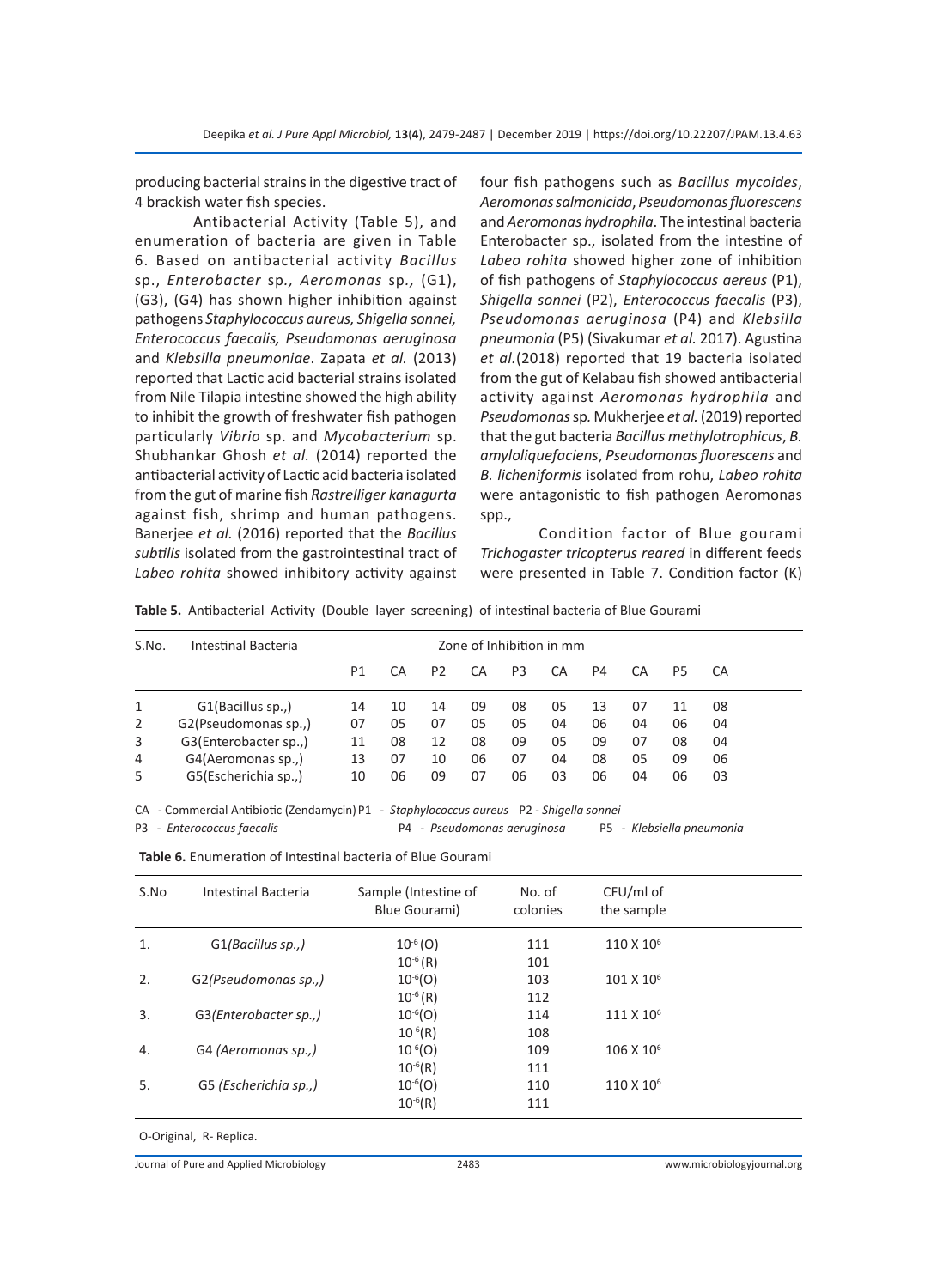of blue gourami *Trichogaster tricopterus* was estimated for comparative purposes to assess the feed. The average initial condition factor is 1.15 ± 0.13 and the final condition factor increased in feed IV (1.55  $\pm$  0.18) and in all others, the final condition factor was decreased. Sivakumar *et al.,* (2016) reported that the average initial condition factor of yellow molly was 1.84 and the final condition factor increased in feed V (2.65) when fed with *Escherichia fergusonii.* Suganya *et al. (*2018) also reported that the final condition factor was higher in feed containing 4ml of Pseudomonas sp. in the feed of Zebrafish.

Feed utilization parameters of blue gourami *Trichogaster tricopterus* is presented in Table 8. Feed consumption of Blue gourami was higher in feed IV (5,4  $\pm$  0.13) containing every 1 ml each of *Bacillus* sp., *Enterobacter* sp*., Aeromonas*  sp. and lower in feed I (control)  $(3.1 \pm 0.41)$ . Rajan and Revathi (2011) reported that the feed consumption of Platy *Xiphophorus maculates*  was higher in Ex. Feed V containing 10<sup>4</sup> cells

**Table 7.** Condition factor(K) of Blue Gourami

| Feeds        | Intial          | Final           |  |
|--------------|-----------------|-----------------|--|
| EX. Feed I   | $1.15 \pm 0.13$ | $1.21 \pm 0.17$ |  |
| EX. Feed II  | $1.10 \pm 0.05$ | $1.33 \pm 0.15$ |  |
| Ex. Feed III | $1.15 \pm 0.04$ | $1.44 \pm 0.16$ |  |
| Ex. Feed IV  | $1.36 \pm 0.08$ | $1.55 \pm 0.18$ |  |

of *Bacillus subtilis*. Bisht *et al.,* (2012) reported that the feed consumption in common carp was higher (95%) in diet D3 and lower (85%) in diet D1. Wang *et al.* (2015) reported that the feed intake was higher in juvenile *Pseudobagrus ussuriensis.* Feed Conversion Efficiency of Blue gourami was higher in feed IV (0.06  $\pm$  0.01). But in the case of gold fish, the feed conversion efficiency gradually decreased from lower to a higher quantity of *Pseudomonas* sp. (Rajan and Jeyachristina Arokia Selvi, 2014). Feed Conversion Ratio (FCR) of Blue gourami was lower in feed IV (4.46  $\pm$  0.53) and higher in feed I (8.41 ± 0.23).Suganya *et al.* (2018) reported that the Feed Conversion Ratio (FCR) of Zebra fish was lower in feed V (0.03  $\pm$  0.01) and higher in feed I (0.13 ± 0.02) Somrudee Silarudee *et al.* (2019) reported such lower feed conversion ratio (FCR) in Black Eared Catfish (*Pangasius larnaudii*) fed with *Lactobacillus plantarum* in the feed than control. The Growth of Blue gourami was higher in feed IV (0.54 ± 0.04). Dhanraj *et al.,* (2013) reported that the growth of Koi carp was higher in diet 3 (SCD) (0.32  $\pm$  0.07) lower in control (0.19 ± 0.02). Roy *et al.* (2013) reported that the growth was higher in *Labeo rohita* fed with two phytase producing bacterial strains isolated from the gut. Pornthep Niamphithak *et al.* (2017) reported higher growth in Bocourti Catfish (*Pangasius bocourti* Sauvage, 1880) fed with *Lactobacillus plantarum* (1x107 cfug<sup>-1</sup>)in

**Table 8.** Feed utilization and Growth parameters of Blue Gourami in relation to different bacteria. Each value is the average (±SD) performance of 5 individuals in triplicates reared for 21 days

| S.No. | <b>Parameters</b>                                 | <b>Experimental Feeds</b> |                  |                  |                  |  |  |  |  |
|-------|---------------------------------------------------|---------------------------|------------------|------------------|------------------|--|--|--|--|
|       |                                                   | Feed I                    | Feed II          | Feed III         | Feed IV          |  |  |  |  |
| 1.    | Feed Consumption(FC) $(g/g$ live<br>$wt/21$ days) | $3.11 \pm 0.41$           | $3.33 \pm 0.31$  | $3.55 \pm 0.16$  | $5.44 \pm 0.13$  |  |  |  |  |
| 2.    | Feed Conversion Efficiency (FCE)                  | $0.03 \pm 0.01$           | $0.6 \pm 0.02$   | $0.08 + 0.01$    | $0.06 \pm 0.01$  |  |  |  |  |
| 3.    | Feed Conversion Ratio (FCR)                       | $8.41 \pm 0.23$           | $5.60 \pm 0.33$  | $4.4 \pm 0.10$   | $4.46 \pm 0.53$  |  |  |  |  |
| 4.    | Growth (G) $(g/g$ live wt/ 21 days)               | $0.22 \pm 0.05$           | $0.33 \pm 0.08$  | $0.44 \pm 0.05$  | $0.54 \pm 0.04$  |  |  |  |  |
| 5.    | Percentage Growth (PG) (%)                        | $5.46 \pm 1.62$           | $8.12 \pm 1.05$  | $10.25 \pm 1.37$ | $10.25 \pm 0.09$ |  |  |  |  |
| 6.    | Relative Growth Rate (RGR)                        | $0.11 \pm 0.06$           | $0.15 \pm 0.02$  | $0.19 \pm 0.02$  | $0.23 \pm 0.20$  |  |  |  |  |
| 7.    | Assimilation (A) $(g/g$ live<br>$wt/21$ days)     | $1.22 \pm 0.05$           | $1.36 \pm 0.15$  | $1.31 \pm 0.30$  | $1.44 \pm 0.32$  |  |  |  |  |
| 8.    | Metabolism $(M)$ (g/g live<br>$wt/21$ days)       | $0.43 \pm 0.42$           | $1.10 \pm 0.11$  | $1.42 \pm 0.41$  | $1.44 \pm 0.22$  |  |  |  |  |
| 9.    | Gross Growth Efficiency (GGE) (%)                 | $3.25 \pm 1.32$           | $5.15 \pm 0.23$  | $5.25 \pm 1.02$  | $6.40 \pm 0.25$  |  |  |  |  |
| 10.   | Net Growth Efficiency (NGE) (%)                   | $10.25 \pm 0.38$          | $10.22 \pm 0.15$ | $11.33 + 2.13$   | $12.46 \pm 2.12$ |  |  |  |  |

Journal of Pure and Applied Microbiology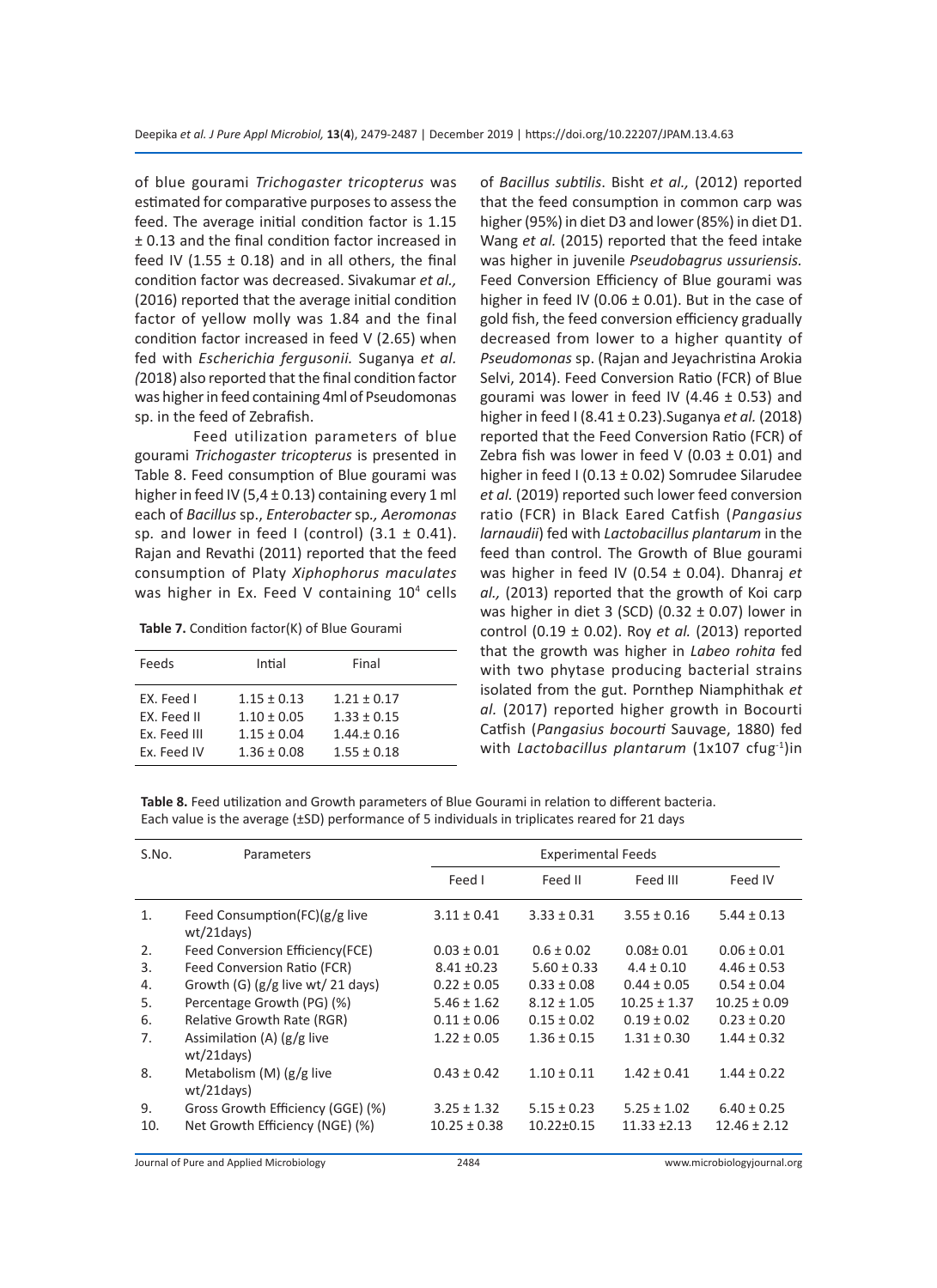the diet. Dias *et al.* (2018) reported that *Bacillus cereus* improves growth performance of tambaqui *Colossoma macropomum*. This enhanced growth performance of fish supplemented with probiotics is probably due to an improvement in digestion, as well as an increase in the synthesis and absorption of nutrients (Hoseinifar *et al.* 2017).As the growth, the percentage growth of Blue gourami was higher in feed IV (10.25 ± 0.09). Sivakumar *et al.,* (2014) reported that the percentage growth of Common carp was higher in feed V (51.12  $\pm$  22.30) and lower in the feed I control,  $(16.11 \pm 9.53)$ . The relative growth rate of Blue gourami was higher in feed IV (0.23  $\pm$  0.20) and lower in feed I (0.11  $\pm$ 0.06)**.** Roy *et al.* (2013) reported that the relative growth rate was higher in feed D3 containing two phytase producing bacterial strains isolated from the gut of rohu *Labeo rohita*. Suganya *et al.,* (2018) reported that the relative growth rate of Zebra fish was higher in feed V (0.08  $\pm$  0.02) containing 4ml Pseudomonas sp. and lower in feed I (0.03 ± 0.01). *The* Assimilation of Blue gourami was higher in feed IV (1.44  $\pm$  0.3) lower in feed I (1.22 ± 0.05). Assimilation of Platy was higher in Feed V containing about 104 cells of *Bacillus subtilis*. (Rajan and Revathi, 2011). Metabolism of Blue gourami was higher in feed IV (1.44 ± 0.22) lower in feed I (0.43± 0.42). The same result was also reported by Suganya *et al.* (2014) in goldfish. Gross and Net growth efficiency of Blue gourami was higher in feed IV and lower in feed I. Sunil Kumar and Vishnu (2011) reported a similar result when clownfish were fed with *Lactobacillus.* Pushparaj *et al.*, (2012) reported higher gross and net growth efficiency when Platy was fed with higher levels of Bacillus subtilis in the feed.

#### **CONCLUSION**

From this study, it was concluded that the combination of three isolated bacteria, such as 1ml *Bacillus* sp.*,* 1ml *Enterobactor* sp*., and*  1ml*. Aeromonas sp. can* improve the growth of Blue gourami and act as a potential probiotic feed additive.So, it is suggested that the present research work is useful to the ornamental fish farmers.

### **ACKNOWLEDGEMENT**

Authors thank the Department of Biology, Gandhigram Rural Institute - Deemed to be University for offering Laboratory facilities to carry out this research work.

### **CONFLICTS OF INTEREST**

The authors declare that there is no conflict of interest.

#### **FUNDING**

None.

#### **AUTHOR'S CONTRIBUTION**

D.G. - Laboratory experiments were conducted starting from a collection of fish, separation and mass multiplication of bacteria, growth studies, and calculations.

P.S - Done experiments related to the production of enzymes by bacteria and antibacterial studies.

M.R.R - The research work was formulated and guidance was given to the first author for execution.

#### **DATA AVAILABILITY**

All datasets generated or analyzed during this study are included in the manuscript and/or the Supplementary Files.

#### **ETHICS STATEMENT**

Fish used in the present research were in accordance with the guidelines of Committee for the Purpose of Control and Supervision of Experiments on Animals [CPCSEA, Ministry of Environment & Forests(Animal Division), Government of India] on the care and use of animals in scientific research and also approved by the Institutional Ethical Committee for Research on Human and Animal Subject (IECRHAS) from The Gandhigram Rural Institute- Deemed to be University, Govt. of India, Gandhigram, Tamil Nadu, India

#### **REFERENCES**

1. Agustina S, Stamet B. Prayitno, Agus Sabdono, Gina Saptiani. Antagonistic activity of Kelabou fish( *Osteochilus melanopleurus*) gut bacteria against *Aeromonas hydrophila* and *Pseudomonas* sp. *AACL Bioflux*, 2018; **11**(6): 1859-1868.

- 2. Ali S A. Feed formulation method. Manual of research methods for fish and shell fish nutrition. CMFRI Special publication. 1980; **8**: 98.
- 3. Aly S.M, Abd-El-Rahman, A.M, John, G. Mohamed, M.F. Characterization of some bacteria isolated from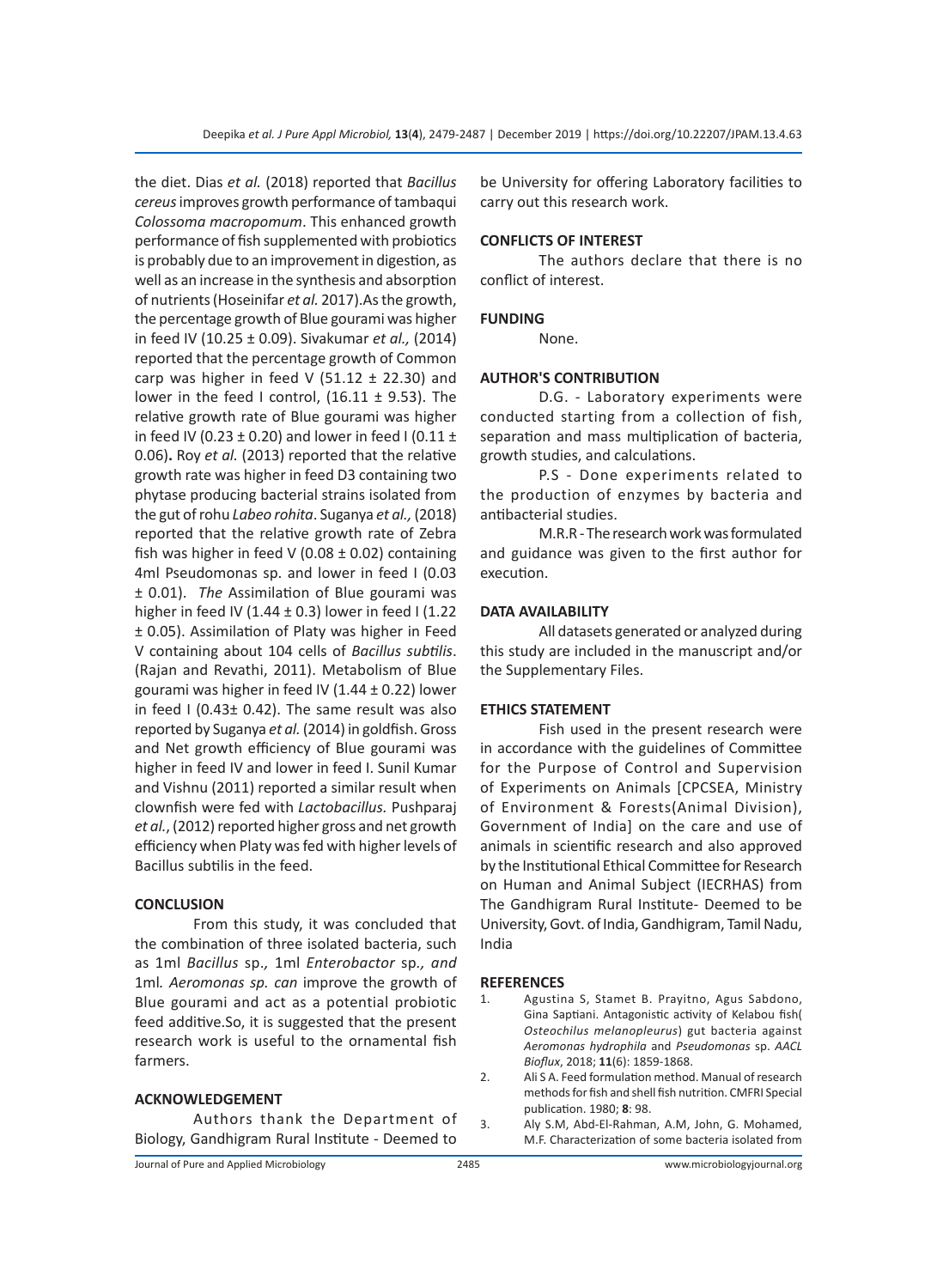*Oreochromis niloticus* and their potential use as probiotics. *Aquaculture*, 2008; **277**: 1- 6. https://doi. org/10.1016/j.aquaculture.2008.02.021

- 4. Balcazar J.L., de Blas, I, Ruiz-Zarzuela, D. Cunningham, D, Vendrell, D. Muzquiz. The role of probiotics in aquaculture- *Review of Veterinary microbiology Research*. 2006; **114**: 173-186. https://doi. org/10.1016/j.vetmic.2006.01.009
- 5. Bairagi A, Sarkar Ghosh, K, Sen S.K, Ray A.K. Enzyme producing bacterial flora isolated from fish digestive tracts. *Aquaculture International*, 2002; **10**: 109-121. https://doi.org/10.1023/A:1021355406412
- 6. Banerjee G, A.K. Ray, F. Askarian, E. Ring. Characterization and identification of enzymeproducing autochthonous bacteria from the gastrointestinal tract of two Indian air-breathing fish. *Beneficial Microbes.*,2013; **4**(3): 277-284. https://doi. org/10.3920/BM2012.0051
- 7. Banerjee G, A. Nandi, A.K. Ray. Assessment of hemolytic activity, enzyme production and bacteriocin characterization of *Bacillus subtilis* LR1 isolated from the gastrointestinal tract of fish. *Archives of Microbiology*, 2016; **199:** 115-124. https://doi. org/10.1007/s00203-016-1283-8
- 8. Banerjee G, Ray A.K. Bacterial symbiosis in the fish gut and its role in health and metabolism. *Symbiosis*, 2017; **72**: 1-11. https://doi.org/10.1007/s00203-016-1283-8
- 9. Bergey's Manual of Determinative Bacteriology. Williams and Wilkins, 428 East Preston street, Baltimore, Maryland. 21202, USA, 1994.
- 10. Bisht A, Singh U. P, Pandey N N. Probiotic potential of *Bacillus subtilis* for enhancing growth in finger lings of common carp (*Cyprinus carpio* Linnaeus). *Indian Journal of Fisheries*, 2012; **59**(3): 103 - 107.
- 11. Dhanaraj M, M A Haniffaa, SV Arun Singh, A Jesu Arockiaraj, C Muthu Ramakrishanana, S Seetharamana, R Arthimanjua. Effect of Probiotics on Growth Performance of Koi Carp (*Cyprinus carpio*). *Journal of Applied Aquaculture*, 2010; **22**(3): 202 -209. https:// doi.org/10.1080/10454438.2010.497739
- 12. Dias JAR, Higo A Abe, Natalino C Sousa, Marcia V S Couto, Carlos AM Cordeiro, Juliana O Meneses, Fernanda S Cunha, Jose Luiz P Mourino, Mauricio L Martins, Luis AL Barbas, Paulo CF Carneiro, Alexandre N Maria, Rodrigo Y Fujimoto. Dietary supplementation with autochthonous *Bacillus cereus* improves growth performance and survival in tambaqui *Colossoma macropomum*. *Aquaculture Research*, 2018; 1–8. https://doi.org/10.1111/are.13767
- 13. Hoseinifar SH, Dadar, M Ringo, E. Modulation of nutrient digestibility and digestive enzyme Activities in aquatic animals: The functional feed additives scenario. *Aquaculture Research*, 2017; **48**: 3987– 4000. https://doi.org/10.1111/are.13368
- 14. Jayaraman J. Laboratory manual in biochemistry. Wiley Eastern Ltd., New Delhi, Fourth reprint. 1992; 75 - 78.
- 15. Jawahar Abraham T Tirthankar Banerjee. Beneficial antagonistic bacteria from Fresh water fishes and culture environment as probiotics in ornamental fish culture. *Indian Journal of Fisheries*, 2007; **54**(3): 311 - 319.
- 16. Liu Han, XianwuGuo, Ravi Gooneratne, Ruifang Lai,

Cong Zeng, Fanbin Zhan, WeiminWang. The gut microbiome and degradation enzyme activity of wild freshwater fishes influenced by their trophic levels. *Scientific Reports*, 2016; **6**: 24340. https://doi. org/10.1038/srep24340

- 17. Mukherjee Anjan, Goutam Banerjee, Piyali Mukherjee, Arun Kumar Ray, Goutam Chandra, Koushik Ghosh. Antibacterial substances produced by pathogen inhibitory gut bacteria in *Labeo rohita*: Physico-chemical characterization, purification and identification through MALDI-TOF mass spectrometry. Microbial Pathogenesis. 2019; **130**: 146-155. https:// doi.org/10.1016/j.micpath.2019.02.028
- 18. Muge Aliye Hekimoglu, Cuneyt Suzer, Sahia Saka, Kursat Firat. Enzymatic characteristics and growth parameters of ornamental koi carp (*Cyprinus carpio Var. koi)* larvae fed by *Artemia nauplii* and cyst. *Turkish Journal of Fisheries and Aquatic Sciences*, 2014; **14**: 125 - 133.
- 19. Paramita Das, Sudipta Mandal, Argha Khan, Sanjib Kumar Manna, Koushik Ghosh.Distribution of extracellular enzyme-producing bacteria in the digestive tracts of 4 brackish water fish species. *Turkish Journal of Zoology*, 2014; **38**: 79-88. https:// doi.org/10.3906/zoo-1205-3
- 20. Pornthep Niamphithak, Siripavee Chareon wattanasak,Sompong Doolgindachbaporn. Effect of Dietary Supplement of Probiotic (*Lactobacillus plantarum*) on Growth Performance, Feed Utilization and Survival Rate in Bocourti Catfish (*Pangasius bocourti* Sauvage, 1880. *J Pure Appl Microbiol*, 2017; **11**(2): 803-809. https://doi.org/10.22207/ JPAM.11.2.19
- 21. Pushparaj A, Ramesh U, Ambika P. Effect of probionts on the growth and food utilization of clown fish *Amphiprion sebae*. *International Journal of Applied Biology and Pharmaceutical Technology*, 2012; **3**(1): 309-314.
- 22. Rajan S, Selvichristy R. Experimental procedure in Life Science, Anjana Book House, Old.28, New Delhi. 16, South Mada street, Koyambedu, Chennai – 600 107, 2010.
- 23. Rajan M R, Revathi U. Role of Probiotics in Ornamental fish Platy *Xiphophorus maculates*. *J Pure Appl Microbiol*, 2011; **5**(2): 819-823.
- 24. Rajan MR, J Jeyachristina Arockiaselvi. Isolation of Intestinal Microflora and its Probiotic effect on Feed Utilization and Growth of Gold fish Carassius auratus. *International Journal of Current Microbiology and Applied Sciences*, 2014; **3**(9): 685-688.
- 25. Ray A K, K Ghosh, E Ringo. Enzyme producing bacteria isolated from fish gut: a review. *Aquaculture Nutrition*, 2012; **18**: 465–492. https://doi.org/10.1111/j.1365- 2095.2012.00943.x
- 26. Roy T, G Banerjee, SK Dan, P Ghosh, AK Ray. Improvement of nutritive value of seasame oilseed meal in formulated diets of rohu, *Labeo rohita* fingerlings after fermentation with phytase producing bacterial strains isolated from fish gut. *Aquaculture International*, 2013; **22**: 633-652. https://doi. org/10.1007/s10499-013-9691-0
- 27. Shubhankar Ghosh A, D G Selvam, C S Neethu, A V